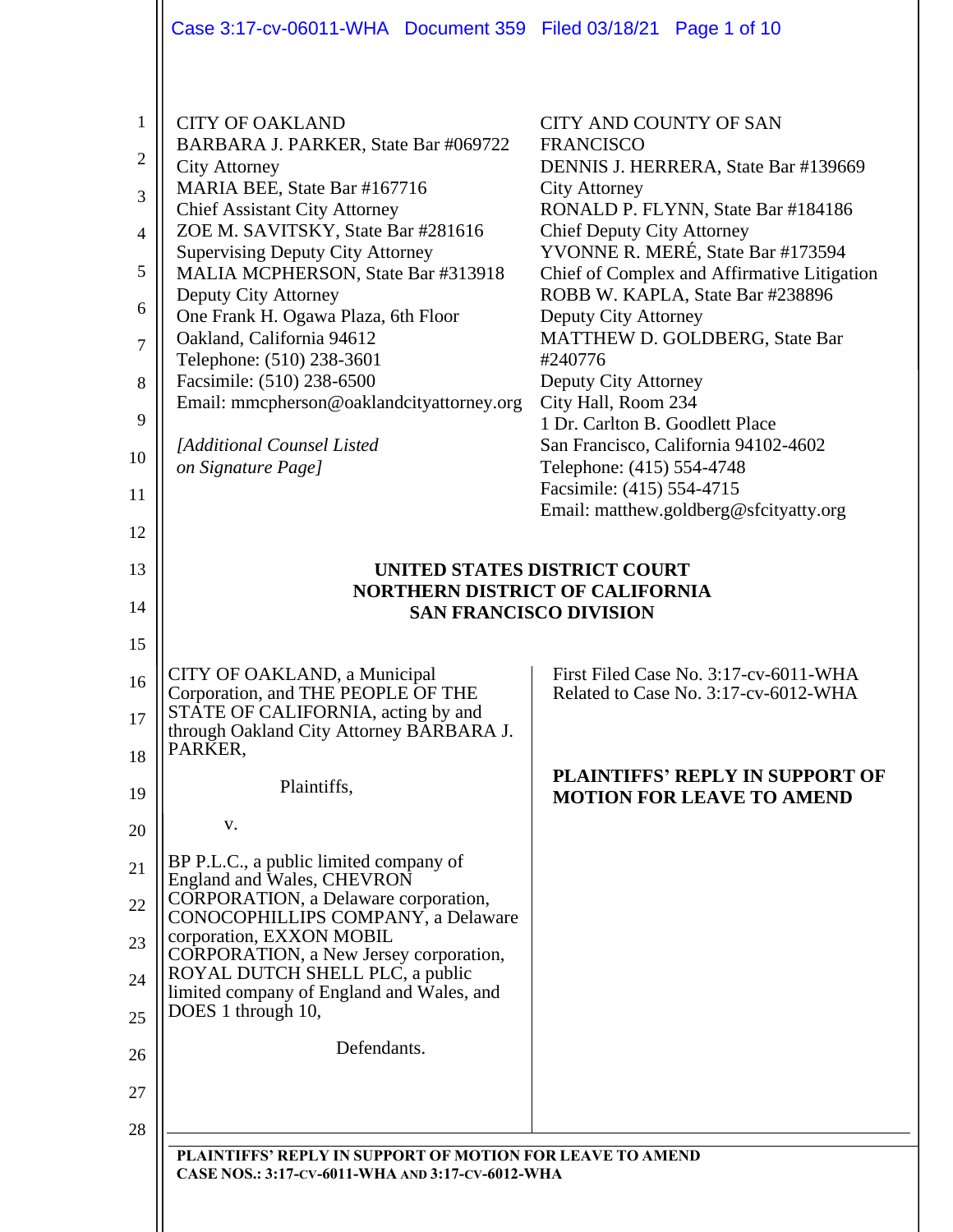|                                | Case 3:17-cv-06011-WHA Document 359 Filed 03/18/21 Page 2 of 10                                               |                           |
|--------------------------------|---------------------------------------------------------------------------------------------------------------|---------------------------|
|                                |                                                                                                               |                           |
| $\mathbf{1}$<br>$\overline{2}$ | <b>CITY AND COUNTY OF SAN</b><br>FRANCISCO, a Municipal Corporation, and<br>THE PEOPLE OF THE STATE OF        | Case No. 3:17-cv-6012-WHA |
|                                | CALIFORNIA, acting by and through the San                                                                     |                           |
| 3<br>$\overline{4}$            | Francisco City Attorney DENNIS J.<br>HERRERA,                                                                 |                           |
| 5                              | Plaintiffs,                                                                                                   |                           |
| 6                              | V.                                                                                                            |                           |
| $\tau$                         |                                                                                                               |                           |
| 8                              | BP P.L.C., a public limited company of<br>England and Wales, CHEVRON                                          |                           |
| 9                              | CORPORATION, a Delaware corporation,<br>CONOCOPHILLIPS COMPANY, a Delaware                                    |                           |
| 10                             | corporation, EXXON MOBIL<br>CORPORATION, a New Jersey corporation,                                            |                           |
| 11                             | ROYAL DUTCH SHELL PLC, a public<br>limited company of England and Wales, and                                  |                           |
| 12                             | DOES 1 through 10,                                                                                            |                           |
| 13                             | Defendants.                                                                                                   |                           |
| 14                             |                                                                                                               |                           |
| 15                             |                                                                                                               |                           |
| 16                             |                                                                                                               |                           |
| 17                             |                                                                                                               |                           |
| 18                             |                                                                                                               |                           |
| 19                             |                                                                                                               |                           |
| 20                             |                                                                                                               |                           |
| 21<br>22                       |                                                                                                               |                           |
| 23                             |                                                                                                               |                           |
| 24                             |                                                                                                               |                           |
| 25                             |                                                                                                               |                           |
| 26                             |                                                                                                               |                           |
| 27                             |                                                                                                               |                           |
| 28                             |                                                                                                               |                           |
|                                | PLAINTIFFS' REPLY IN SUPPORT OF MOTION FOR LEAVE TO AMEND<br>CASE NOS.: 3:17-CV-6011-WHA AND 3:17-CV-6012-WHA |                           |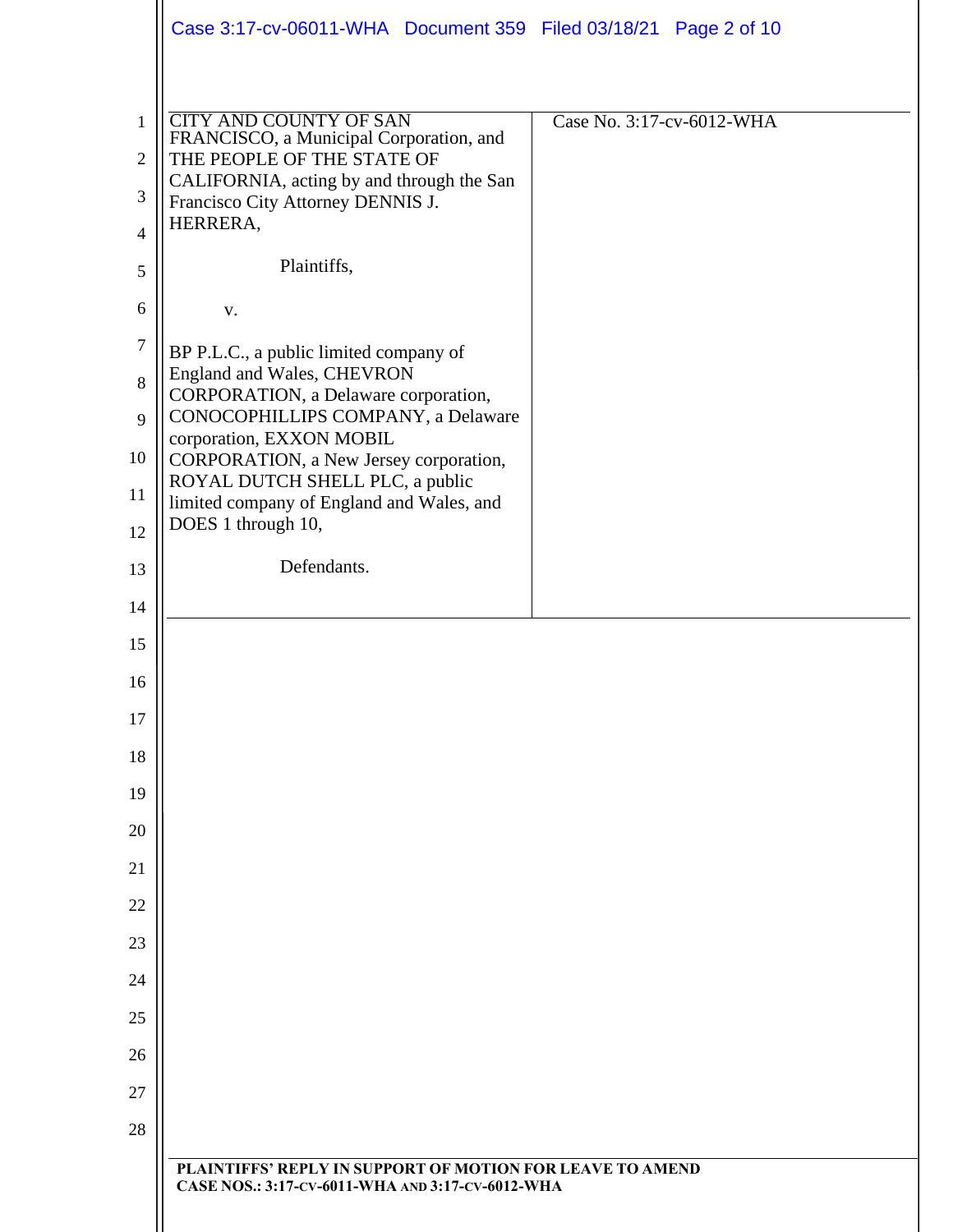#### 1 **I. INTRODUCTION**

2 3 4 5 6 7 Defendants' Opposition to the People's Motion for Leave to Amend ("Opp.") does not satisfy any of the factors that could support denial of amendment under Rule 15. "Absent prejudice, or a strong showing of any of the remaining [relevant] factors, there exists a *presumption* under Rule 15(a) in favor of granting leave to amend." *Eminence Cap., LLC v. Aspeon, Inc.*, 316 F.3d 1048, 1052 (9th Cir. 2003). Defendants have not presented any basis for overcoming that presumption.

8 9 10 11 12 13 14 15 16 The People seek to amend their complaints to withdraw their federal common law claim for relief, and to withdraw the City of Oakland and the City and County of San Francisco as plaintiffs in these actions. *See* 17-cv-6011, Dkt. 287; 17-cv-6012, Dkt. 343 ("Mot.") at 1–2. The People only added that claim and those parties to conform to the Court's remand ruling that the complaint could either proceed under federal common law or not at all. *Id.* at 3. Now that the Ninth Circuit has reversed the prior remand ruling, the People seek to proceed solely on the state law claims that they originally filed. *Id.* at 2, 4. Removing the federal claims and City plaintiffs is a reasonable, common sense request, and will not create any complications or inefficiencies in this action. *Id.* at 6.

17 18 19 20 21 22 23 24 25 Defendants argue that leave should be denied because amendment is "unnecessary," Opp. 3:9, ignoring that leave to amend should be "freely given," Fed. R. Civ. P. 15(a), and that motions to amend should be treated "with extreme liberality." *Eminence Cap.*, 316 F.3d at 1051. While Defendants contend that the People "were under no obligation" to plead a federal common law claim, Opp. 3:28–4:1, that is no reason to prohibit a plaintiff from withdrawing a claim it chooses not to pursue, especially this early in the proceedings. Defendants do not dispute that the People offered the prior amendment solely to conform to the Court's now-reversed remand order without waiving their position that this case should proceed in California state court under California state law only.

26 27 28 Defendants suggest that the Court may lack jurisdiction to grant leave to amend, because it has not yet ruled on the People's renewed motion to remand. Opp. 4. But although a federal court must "satisfy itself of its jurisdiction over the subject matter before it considers the *merits* of a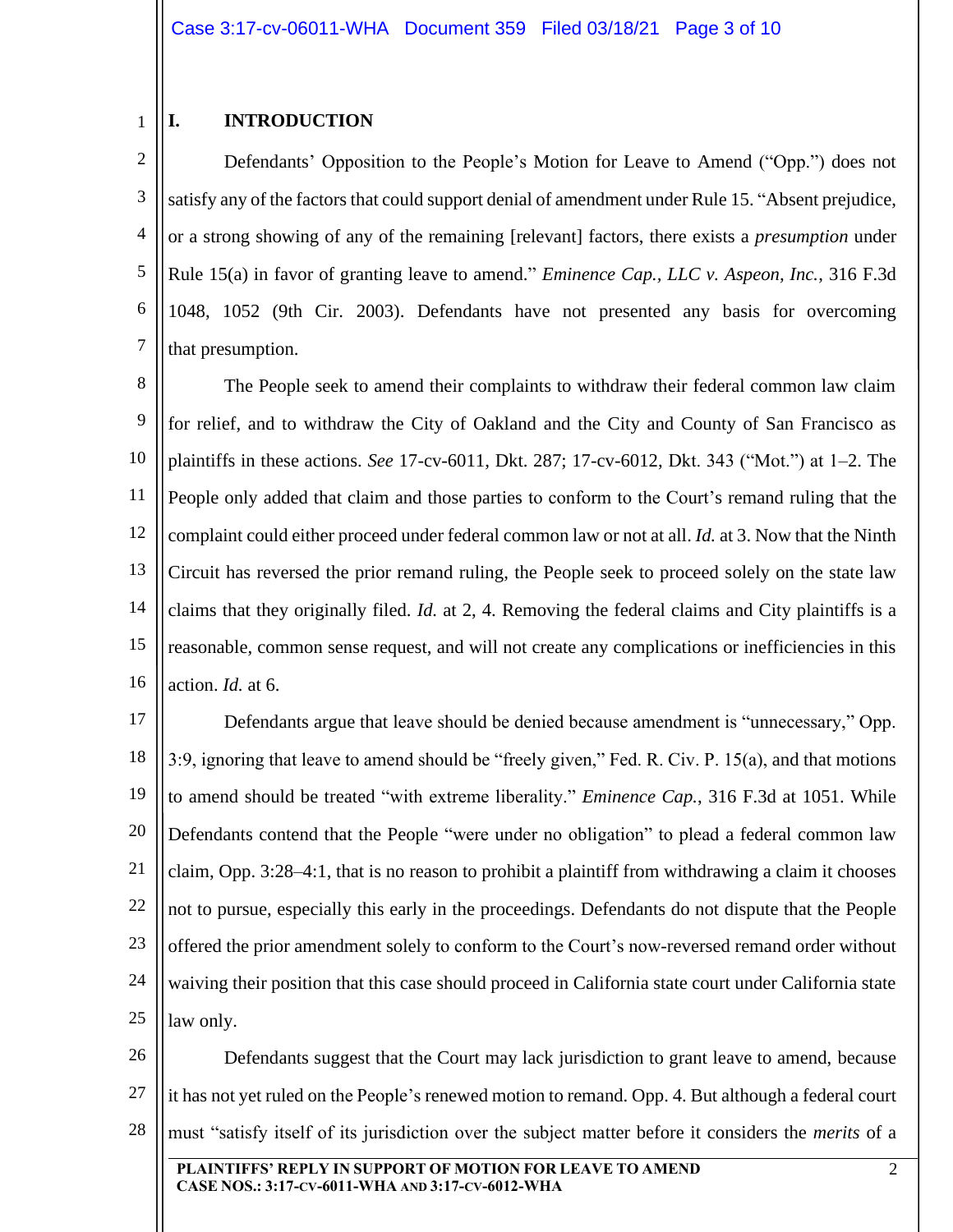1 2 3 case," *Ruhrgas AG v. Marathon Oil Co.*, 526 U.S. 574, 583 (1999), courts have ample authority to resolve non-merits issues before determining jurisdiction, and can even dismiss a case on discretionary or abstention grounds before determining their own jurisdiction, *id.* at 585.

4 5 6 7 8 9 10 11 12 Notably, Defendants have not even attempted to make a showing of bad faith, prejudice, undue delay, or futility—the usual grounds for opposing amendment. Given the liberal standards governing amendment under Rule 15, the absence of any prejudice to Defendants, and the judicial efficiency interests that will be furthered by allowing the People to withdraw an extraneous claim they no longer have any need to preserve, the Court should grant the pending motion. Rule 15 requires no less. The People will then each proceed on a Second Amended Complaint that (1) withdraws the federal common law claims added in the First Amended Complaints and (2) withdraws the two municipal plaintiffs (the City of Oakland and the City and County of San Francisco) that were added solely with respect to the federal common law claims.

### 13 **II. ARGUMENT**

14

15

## **A. Defendants' suggestion that the People timed their motion to prejudice Defendants' certiorari petition misstates the facts and does not establish prejudice.**

**PLAINTIFFS' REPLY IN SUPPORT OF MOTION FOR LEAVE TO AMEND** 16 17 18 19 20 21 22 23 24 25 26 27 28 Defendants begin with the speculative accusation that the People's true motive for moving to amend the complaint is not for the reasons stated in the motion, but "to manufacture a basis on which to argue that the Supreme Court should deny" Defendants' petition for certiorari. Opp. 1– 2. That is obviously untrue, as demonstrated by the long history of communications between the parties and with the Court concerning the nature and timing of the People's proposed amendment. The People first informed this Court of their intent to withdraw the federal common law claims and the two municipal entities pleading those claims at the status conference on December 16, 2020, more than three weeks *before* Defendants filed their petition for certiorari. *See* Tr. of Dec. 16, 2020 Status Conference, Declaration of Matthew K. Edling ("Edling Decl."), Ex. 1 at 6:14–20 ("The People also would like to file a motion to amend the complaint for the simple purpose of withdrawing the federal common law allegations that we added in response to your previous order and to revert to our original complaint. We had requested that defendants stipulate, but defendants are not willing to."). Indeed, as the People's counsel explained at that conference,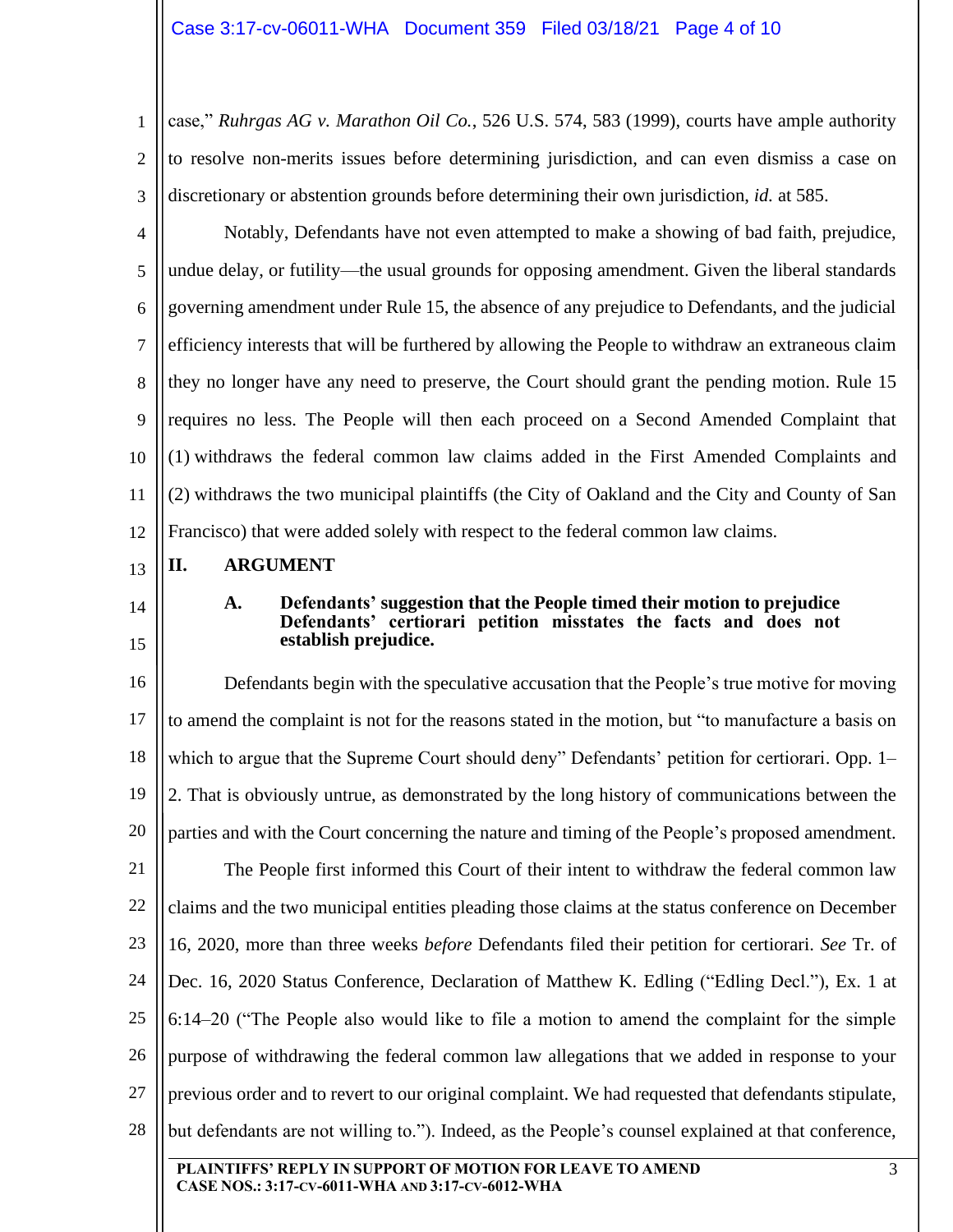1 2 3 4 5 6 7 8 9 10 11 12 13 14 15 16 17 18 19 20 21 22 23 24 25 26 27 they had first requested Defendants' consent to that amendment more than *two months* earlier. *See*  Sept. 18, 2020 Email from Matthew K. Edling to Joshua D. Dick, Edling Decl. at i, 1, 2, 3, 4 (attaching proposed joint administrative motion to set status conference and schedule briefing on, *inter alia*, "amendment of the People's complaint to withdraw their claims under federal common law"). The motion is not some last-minute ploy by Plaintiffs' counsel tied to the filing of Defendants' certiorari petition. It was in fact counsel *for Defendants*, not for the People, who first proposed a briefing schedule that would delay the filing of this motion to amend until after Defendants' deadline for filing their certiorari petition. *See* Edling Decl. Ex. 1 at 17:15–18:2 ("MR. BOUTROS: . . . I was going to propose kind of simultaneous supplemental briefing where we file at the same time, and I was going to propose January 26."); *id.* at 20:5–13 ("THE COURT: All right. So the opening brief to remand on a—renewed motion to remand, did you say January let's keep it on a Thursday. January 28. . . . MR. BOUTROS: I think I said twenty—this is Mr. Boutros—26, but the 28th would be— THE COURT: Well, I like to keep them on Thursdays."). Besides, Defendants acknowledge that granting leave to amend "would not in fact preclude the Supreme Court from resolving the question presented" in their certiorari petition. Opp. 2:5–6. Consequently, the only prejudice Defendants assert is the puzzling contention that permitting withdrawal of the now-extraneous federal common law claim would "sow confusion" and "require Defendants (and the Court) to waste resources." *Id.* at 1:4, 2:15. But the People are *eliminating* a claim and the parties that assert it, not *adding* claims or parties. Even if that were not the case, it is well-settled that "allegations that an amendment will require the expenditure of some additional time, effort, or money do not constitute undue prejudice." *Bridgeport Music, Inc. v. Universal Music Grp., Inc.*, 248 F.R.D. 408, 414 (S.D.N.Y. 2008) (quoting *Randolph–Rand Corp. of N.Y. v. Tidy Handbags, Inc.*, No. 96 Civ. 1829, 2001 WL 1286989, at \*4 (S.D.N.Y. Oct. 24, 2001)). **B. Defendants' argument that leave to amend should be denied because amendment may allow the People to "avoid an adverse judgment on the merits" is nonsensical.** Defendants' second argument, that granting leave to amend would prejudice them "to the extent it seeks to avoid an adverse judgment on the merits," Opp. 2:17–18, makes no sense.

28 Defendants appear to argue that because the Ninth Circuit vacated this Court's dismissal of the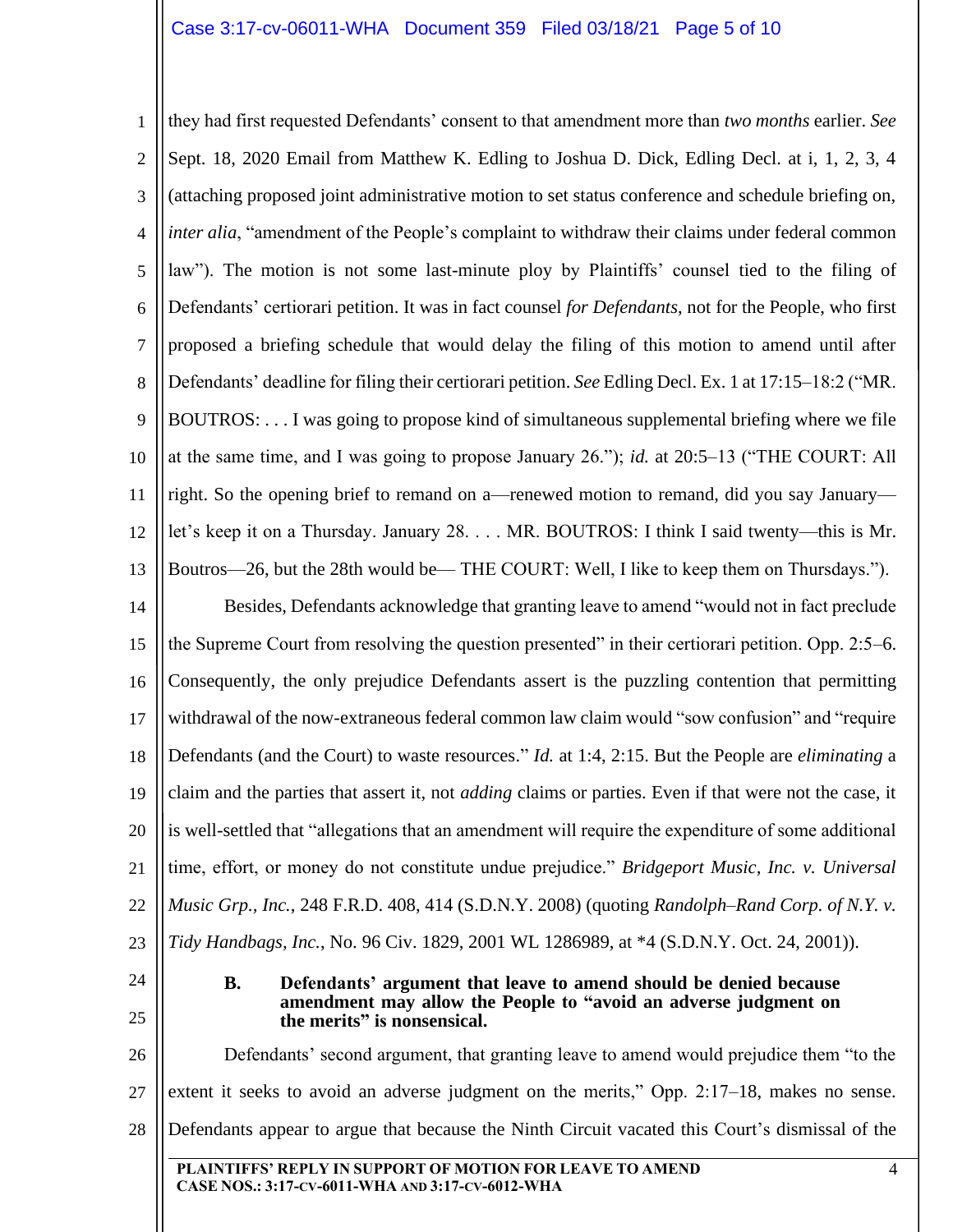1 2 3 4 5 6 7 People's federal common law claim, the People must be required to keep that claim in the complaint so the Court can dismiss it again if, as Defendants urge, the Court denies the People's renewed motion to remand. *See id.* at 2:18–28. That makes no practical sense. Either way, the federal common law claim would not proceed. And of course, it would be *less* prejudicial, not more, to allow that claim to be withdrawn now through amendment rather than requiring briefing and argument on a potential future motion to dismiss a federal common law claim that the People have no interest in pursuing.

8 9 10 11 12 13 14 Defendants cite no authority in support of their prejudice argument, and the People have found none. The Court should grant the People leave to withdraw the federal common law claim because "[t]o do otherwise would be to force plaintiff[s] to litigate a federal claim which [they] now do[] not wish to litigate (and, of course, require defendant [s] to defend a claim which plaintiff[s] choose[] not to pursue)." *Austwick v. Bd. of Educ. of Twp. High Sch. Dist. No. 113, Lake Cty.*, 555 F. Supp. 840, 842 (N.D. Ill. 1983) (denying motion to remand but granting plaintiff leave to voluntarily dismiss federal claims).

- 15
- 16

## **C. Defendants provide no support for their conclusory statement that amendment would be dilatory and futile.**

17 18 19 20 21 22 23 24 25 26 27 Defendants' next argument, which they present under the heading that amendment would be "dilatory and futile," Opp. 3:1, discusses neither delay *nor* futility. Defendants instead merely assert that People's first amendment was "not *required*," and that the proposed amendment is "unnecessary." *Id.* at 3:3, 3:9, 3:13–14 (emphasis added). It is unclear what element of the Rule 15 analysis this argument might support. Defendants do not contend they would be prejudiced by the proposed amendment, or that the People are proceeding in bad faith, or that amendment would be futile, or that the People have been dilatory. Leave to amend should be given "with extreme liberality," *Owens v. Kaiser Found. Health Plan, Inc.*, 244 F.3d 708, 712 (9th Cir. 2001), with "all inferences in favor of granting the motion," *Griggs v. Pace Am. Grp., Inc*., 170 F.3d 877, 880 (9th Cir. 1999). Defendants' suggestion that leave should be denied if amendment is not *required* turns Rule 15 precedent on its head.

28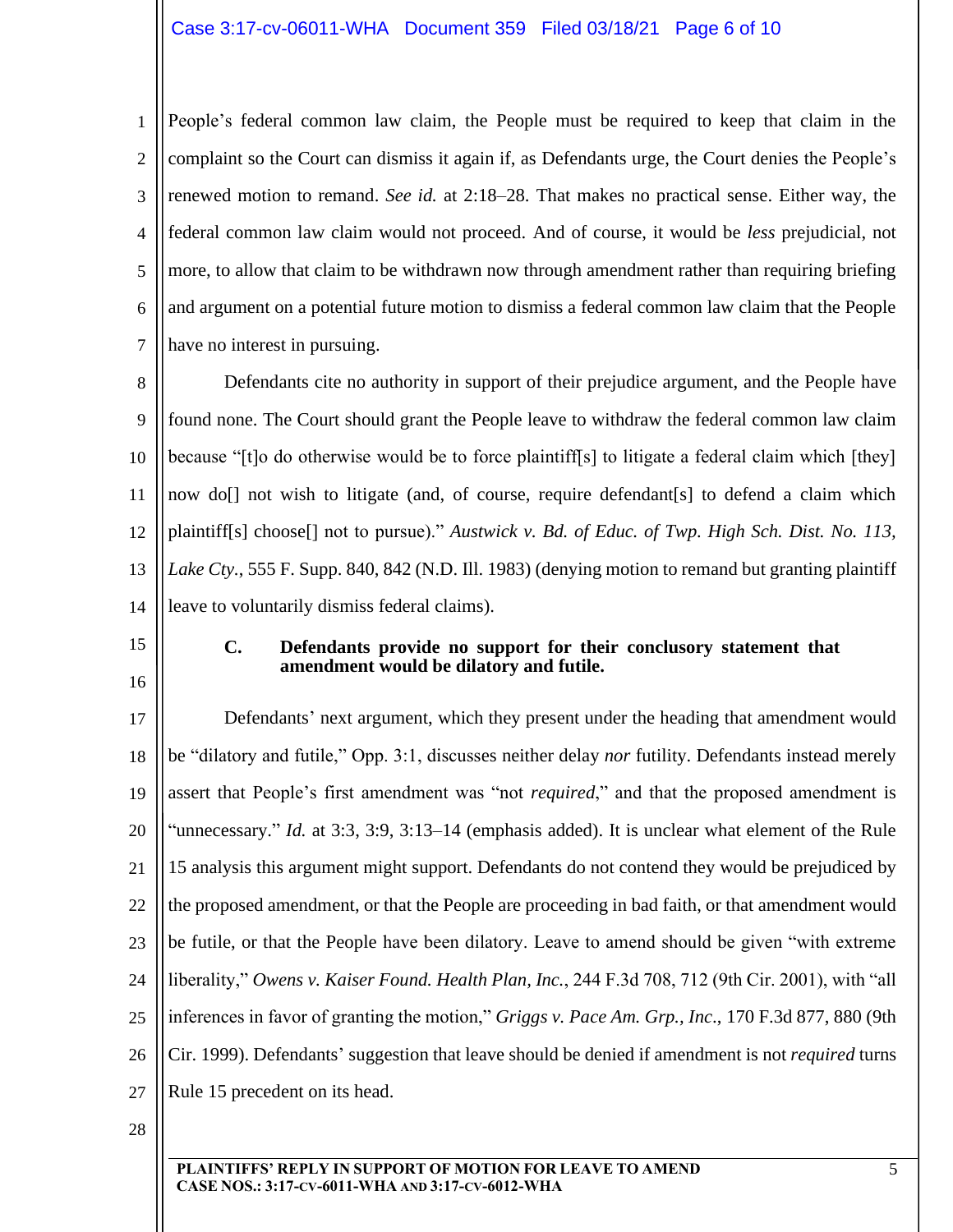1

# **D. Defendants' argument that leave to withdraw the People's federal common law claim should be denied because the People were not "obligat[ed]" to plead that claim does not establish prejudice.**

3 4 5 6 7 Defendants next argue that the People "were under no obligation" to plead a federal common law claim and therefore should not be permitted to withdraw that claim and "alter their strategy midstream." Opp. 3:28–4:2. But every proposed amendment under Rule 15, to some extent, reflects a change in strategy, focus, or theory, and here the People are simply withdrawing a claim that is no longer necessary in light of the interim Ninth Circuit ruling.

8 9 10 11 12 13 14 15 16 17 18 19 20 21 22 23 24 Even in cases where, unlike here, a plaintiff pleads federal claims in state court in the first instance, the Ninth Circuit has held that there is "nothing manipulative about th[e] straight-forward tactical decision" to abandon those claims after removal, either to avoid federal jurisdiction or to avoid dismissal on the merits. *Baddie v. Berkeley Farms, Inc.*, 64 F.3d 487, 491 (9th Cir. 1995). A plaintiff may always "choose between federal claims and a state forum" and the district court may elect not to exercise supplemental jurisdiction once all federal claims have been dismissed. *See id.* (reversing award of fees against plaintiff, in part because "[f]iling federal claims in state court is a legitimate tactical decision by the plaintiff: it is an offer to the defendant to litigate the federal claims in state court"). Defendants cite *Ascon Properties, Inc. v. Mobil Oil Co.*, 866 F.2d 1149, 1160 (9th Cir. 1989), for the proposition that "discretion to deny leave to amend is particularly broad where plaintiff has previously amended the complaint." But the district court in *Ascon* had dismissed the original complaint without prejudice, "explaining in detail the bases for its dismissal," *id.*, and only denied leave to amend a second time on futility grounds after the plaintiff's first amended complaint suffered the same deficiencies. There is no merit to Defendants' suggestion that *withdrawing* a claim is at all prejudicial or futile, let alone so prejudicial that leave to amend should be denied, especially where, as here, the case has not progressed past the pleadings and there has been no discovery.

25

26

## **E. Defendants provide no support for their argument that the court lacks jurisdiction to grant leave to amend.**

**PLAINTIFFS' REPLY IN SUPPORT OF MOTION FOR LEAVE TO AMEND** 6 27 28 Finally, Defendants ask the Court to defer ruling on this motion until after the Supreme Court rules in *BP P.L.C. v. Mayor and City Council of Baltimore*, No. 19-1189 (U.S.) (argued Jan.

<sup>2</sup>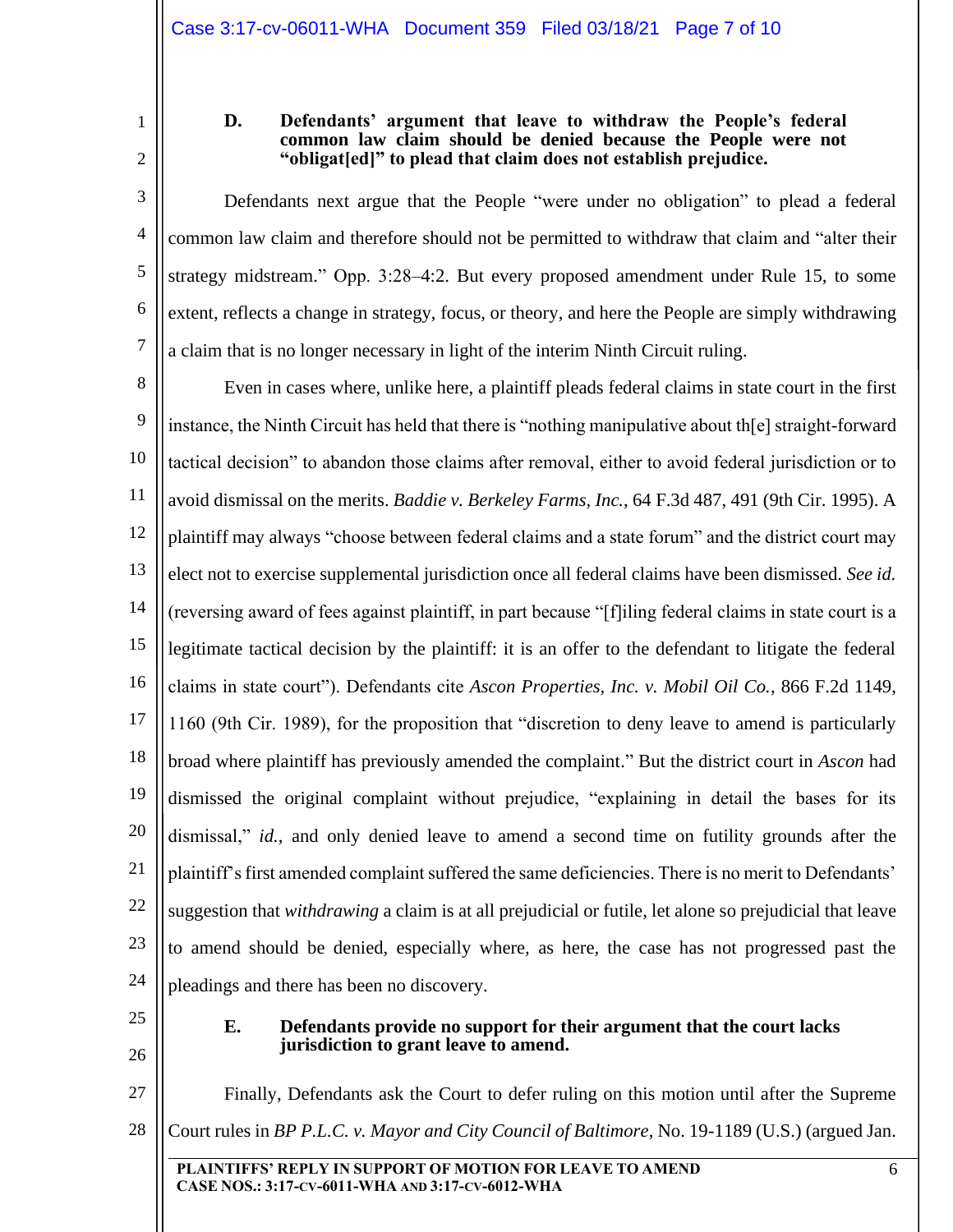1 2 3 4 5 6 7 8 9 10 11 12 13 14 19, 2021), and after this Court rules on the People's renewed motion to remand. No purpose would be served by such delay. First, while Defendants are correct that federal courts "may not rule on the merits of a case without first determining that it has jurisdiction over the category of claim in suit (subject-matter jurisdiction) and the parties (personal jurisdiction)," *Sinochem Int'l Co. v. Malaysia Int'l Shipping Corp.*, 549 U.S. 422, 430–31 (2007), courts may still resolve nonmerits issues that "mak[e] no assumption of law-declaring power," *Ruhrgas AG*, 526 U.S. at 584. Defendants cite no authority supporting their contention that the Court is precluded from granting leave to amend a complaint until after it has established jurisdiction, and the People are not aware of any. If Defendants were correct, a district court could never, for example, grant a plaintiff leave to amend under Rule 15(a) to correct defective jurisdictional allegations while a motion to dismiss for lack of subject-matter jurisdiction under Rule 12(b)(1) is pending. That is the opposite of established law, which holds that "[w]hen necessary to establish jurisdiction[,] leave to amend should be freely granted under Fed. R. Civ. Pro. 15(a)." *Loc. 179, United Textile Workers of Am., AFL-CIO v. Fed. Paper Stock Co.*, 461 F.2d 849, 851 (8th Cir. 1972).

15 16 17 18 19 20 Second, Defendants' request for further delay undermines their argument that the motion prejudices them because it is "dilatory" and because they "have already spent three years ascertaining jurisdiction." Opp. 3:1, 3:15–16. The People's motion is neither too early nor too late. The only reason this case has been pending for more than three years is because of Defendants' improper efforts to force the People to litigate their exclusively California state law claims in federal rather than state court.

21

# **III. CONCLUSION**

22 23 For the reasons stated, the Court should grant the motion and permit the People to file the proposed Second Amended Complaints.

| 24 |        |                                                  |                                                                  |  |
|----|--------|--------------------------------------------------|------------------------------------------------------------------|--|
| 25 | Dated: | March 18, 2021                                   | Respectfully submitted,                                          |  |
| 26 |        |                                                  | <b>CITY OF OAKLAND</b>                                           |  |
| 27 |        |                                                  | By: /s/ Barbara J. Parker                                        |  |
| 28 |        |                                                  | BARBARA J. PARKER (State Bar #069722)<br><b>City Attorney</b>    |  |
|    |        | CASE NOS.: 3:17-CV-6011-WHA AND 3:17-CV-6012-WHA | <b>PLAINTIFFS' REPLY IN SUPPORT OF MOTION FOR LEAVE TO AMEND</b> |  |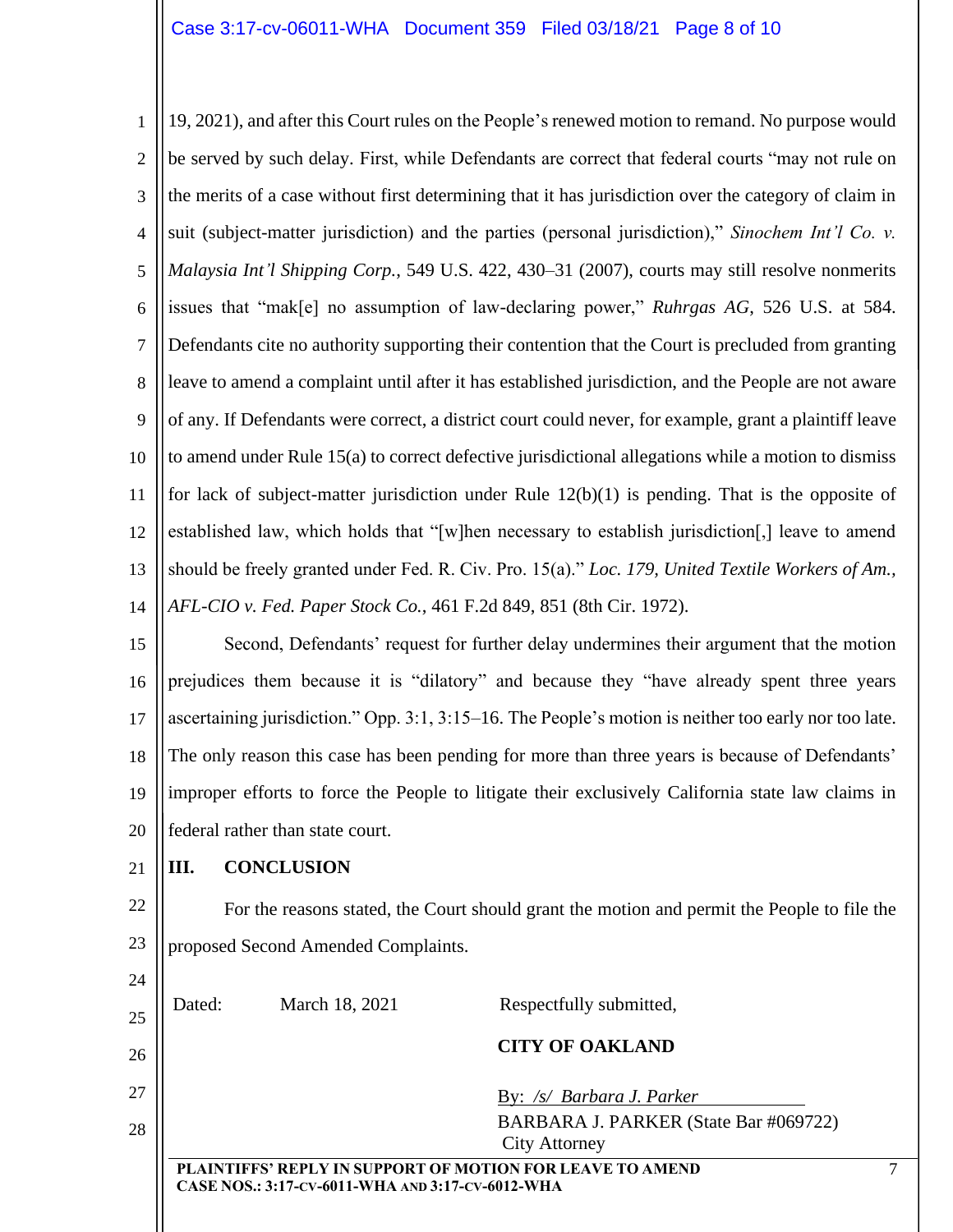|                | Case 3:17-cv-06011-WHA  Document 359  Filed 03/18/21  Page 9 of 10                                            |  |                                                        |                                                                                                          |  |
|----------------|---------------------------------------------------------------------------------------------------------------|--|--------------------------------------------------------|----------------------------------------------------------------------------------------------------------|--|
|                |                                                                                                               |  |                                                        |                                                                                                          |  |
| 1              |                                                                                                               |  | MARIA BEE (State Bar #167716)                          |                                                                                                          |  |
| $\overline{2}$ | <b>Chief Assistant City Attorney</b><br>ZOE M. SAVITSKY, (State Bar #281616)                                  |  |                                                        |                                                                                                          |  |
| 3              | <b>Supervising Deputy City Attorney</b><br>MALIA MCPHERSON (State Bar #313918)                                |  |                                                        |                                                                                                          |  |
| 4              | Deputy City Attorney<br>One Frank H. Ogawa Plaza, 6th Floor                                                   |  |                                                        |                                                                                                          |  |
| 5              | Oakland, California                                                                                           |  |                                                        |                                                                                                          |  |
| 6              | Tel.: (510) 238-3601<br>Fax: (510) 238-6500                                                                   |  |                                                        |                                                                                                          |  |
| 7              | mmcpherson@oaklandcityattorney.org                                                                            |  |                                                        |                                                                                                          |  |
| 8              |                                                                                                               |  |                                                        | * Pursuant to Civ. L.R. $5-1(i)(3)$ , the electronic<br>filer has obtained approval from this signatory. |  |
| 9              |                                                                                                               |  | <b>CITY AND COUNTY OF SAN</b>                          |                                                                                                          |  |
| 10             |                                                                                                               |  | <b>FRANCISCO</b>                                       |                                                                                                          |  |
| 11<br>12       |                                                                                                               |  | By: /s/ Matthew D. Goldberg                            | DENNIS J. HERRERA (State Bar #139669)                                                                    |  |
| 13             |                                                                                                               |  | <b>City Attorney</b>                                   |                                                                                                          |  |
| 14             | RONALD P. FLYNN (State Bar #184186)<br><b>Chief Deputy City Attorney</b>                                      |  |                                                        |                                                                                                          |  |
| 15             |                                                                                                               |  |                                                        | YVONNE R. MERÉ (State Bar #173594)<br>Chief of Complex and Affirmative Litigation                        |  |
| 16             | ROBB W. KAPLA (State Bar #238896)<br>Deputy City Attorney                                                     |  |                                                        |                                                                                                          |  |
| 17             | <b>MATTHEW D. GOLDBERG (State Bar</b><br>#240776)                                                             |  |                                                        |                                                                                                          |  |
| 18             |                                                                                                               |  | Deputy City Attorney                                   |                                                                                                          |  |
| 19             |                                                                                                               |  | City Hall, Room 234<br>1 Dr. Carlton B. Goodlett Place |                                                                                                          |  |
| 20             |                                                                                                               |  | San Francisco, California 94102-4602                   |                                                                                                          |  |
| 21             |                                                                                                               |  | Tel.: (415) 554-4748<br>Fax: (415) 554-4715            |                                                                                                          |  |
| 22             |                                                                                                               |  | matthew.goldberg@sfcityatty.org                        |                                                                                                          |  |
| 23             |                                                                                                               |  |                                                        | * Pursuant to Civ. L.R. $5-1(i)(3)$ , the electronic<br>filer has obtained approval from this signatory. |  |
| 24             |                                                                                                               |  | <b>SHER EDLING LLP</b>                                 |                                                                                                          |  |
| 25             |                                                                                                               |  | <u>By: /s/ Victor M. Sher</u>                          |                                                                                                          |  |
| 26             |                                                                                                               |  | VICTOR M. SHER (State Bar #96197)                      | MATTHEW K. EDLING (State Bar #250940)                                                                    |  |
| 27             |                                                                                                               |  |                                                        | MARTIN D. QUIÑONES (State Bar #293318)<br>ADAM M. SHAPIRO (State Bar #267429)                            |  |
| 28             |                                                                                                               |  | KATIE H. JONES (State Bar #300913)                     | NICOLE E. TEIXEIRA (State Bar #305155)                                                                   |  |
|                | PLAINTIFFS' REPLY IN SUPPORT OF MOTION FOR LEAVE TO AMEND<br>CASE NOS.: 3:17-CV-6011-WHA AND 3:17-CV-6012-WHA |  |                                                        |                                                                                                          |  |

8